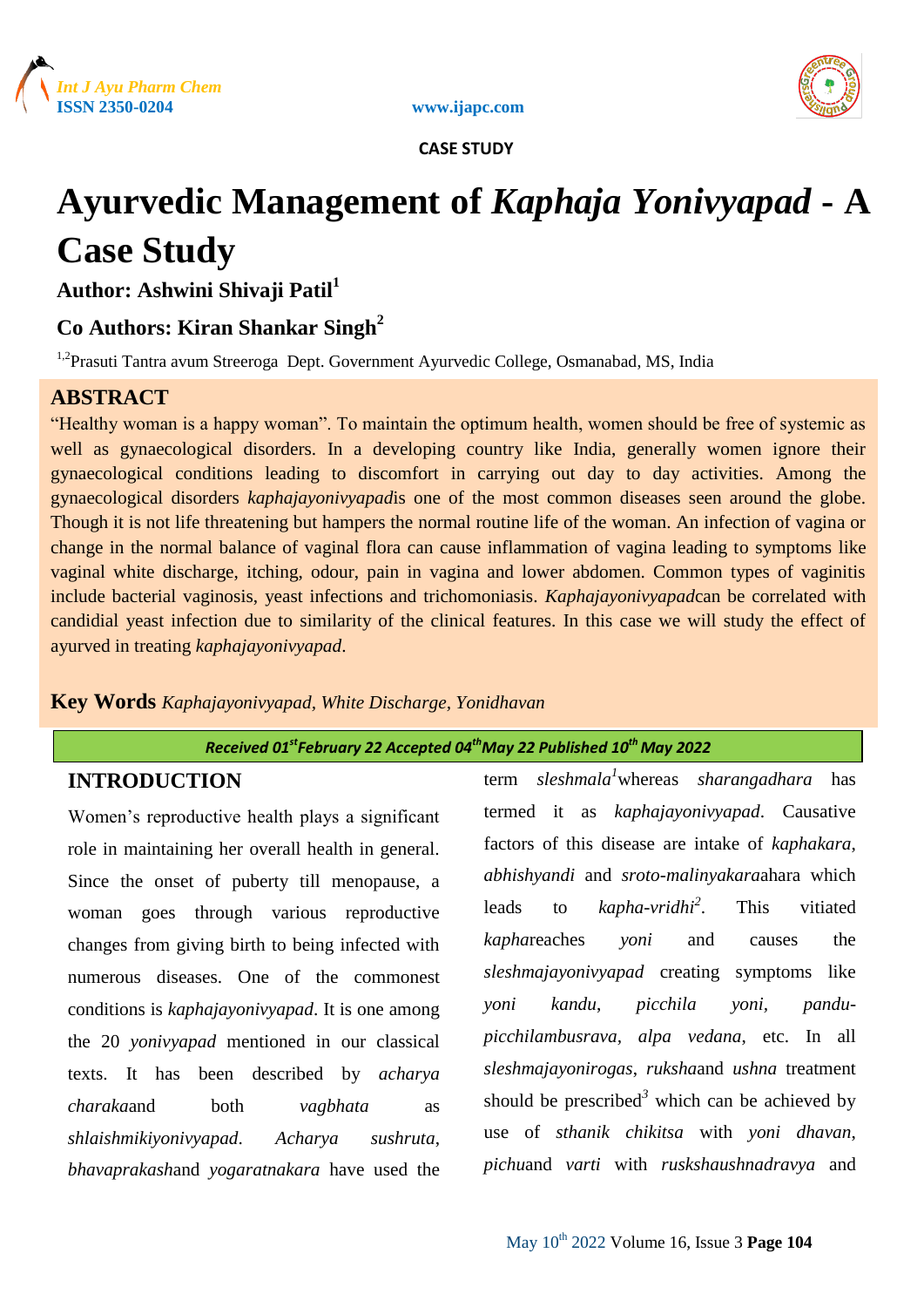





*abhyantarachikitsa*with *kaphashamakdravya*. In modern literature the clinical features like thick curdy white vaginal discharge along with vulvovaginalpruritis can be seen in vulvo-vaginal candidiasis. It is usually treated with antifungal medicine but recurrence rate is high. In such chronic condition ayurvedic management proves to be effective in treating and preventing the recurrence.

## **AIM & OBJECTIVES**

1) To study *kaphajayonivyapad*along with its symptoms.

2) To study a case report of *kaphajayonivyapad*in detail and its management.

# **MATERIALS AND METHODS**

Case Report

A female patient aged 23 years came to the outpatient department on 21/01/2021, presenting with complaints of white discharge from vagina with itching since 6 months, the white discharge was recurrent with 4 episode in last 6 months which was hampering her day to day activities. She was also suffering from mild lower abdomen pain and lower backache since 2 months which relieved temporarily after taking painkillers. She took allopathic treatment during each episode of symptoms and had temporary relief for 1 to 1 & half months. In last 1 month the symptoms aggravated with excessive thick curdy white discharge along with increase in associated symptoms mentioned before. So for better and

long term relief she came for Ayurveda treatment.

Personal History

Marital status: married 2 years back and separated since 5 months.

Occupation: works in father's garment shop Lifestyle: Sedentary with long sitting hours Food habits: irregular

Diet: non vegetarian with daily intake of chicken, mutton, and *guru abhishyandi*ahara like curd, milk and basmati rice.

Menstrual history:

Menarche - at 12yr of age

LMP- 11/01/2021

Menstrual History - *Raja* - *kala* : 5-6 days of bleeding with regular cycle of 24-25 days with moderate bleeding and mild pain in lower abdomen and legs. No other significant abnormalities detected.

Contraceptive history: No contraception's used. Obstetric history: 1) history of still birth(male child) 1 year back. 2) history of missed abortion 7 months back for which D&C was done.

Medicinal history: she was given this treatment during each episode.

1)tab metronidazole 400mg TDS for 7days.

 2) tab doxycycline 100mg BD for 5 days. Surgical history: H/o D & C 7 months back.

*Ashtavidhapariksha*: *nadi*: 82/min, *mutra: avishesha, mala: kwachitbadhamalapravruti, jivha -sama, shabda: prakruta, sparsha: anushnashita/snigdha, druk: prakrut, akruti: madhyam.*

May 10th 2022 Volume 16, Issue 3 **Page 105**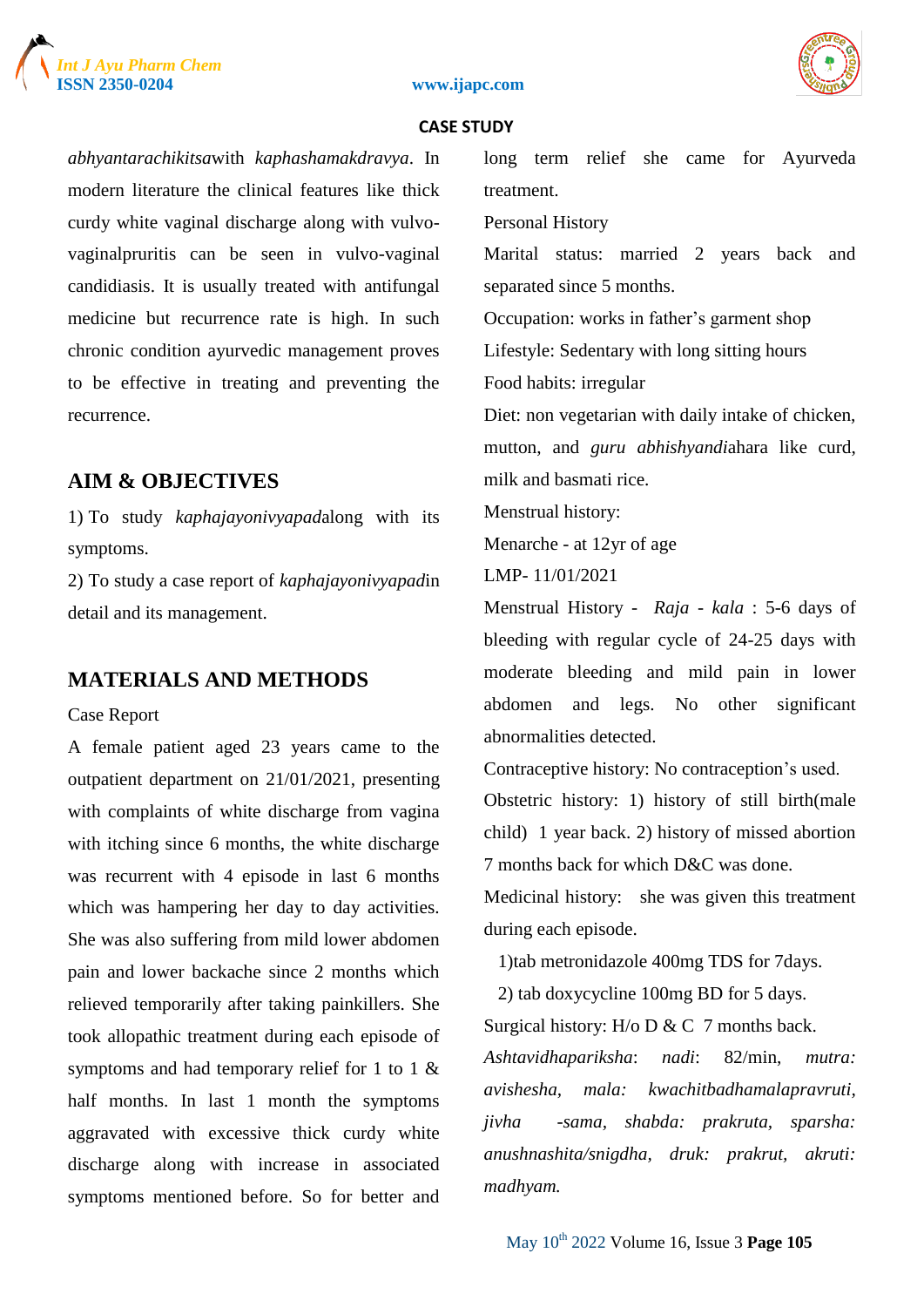





*Dashavidhapariksha: prakruti:* 

*Pittapradhankaphanubandhi, vikruti:kapha, sara: madhyama, samhanana: madhyama, satmya:madhyama, satwa: avara, pramana: madhyama, ahara-abhyavaharanashakti: madhyama, jaranashakti: madhyama, vyayamashakti: madhyama, vayah: youvana.*

General Examination: patient well oriented, conscious, T- Afebrile, PR - 82/min, BP - 110/70 mm of Hg, Ht- 160cm, Wt-60, *agni-mandya, koshtha- madhyama, pallor-absent.*

Per Abdomen Examination – abdomen was soft with mild tenderness in hypogastric region.

Per Speculum Examination – thick profuse curdy white discharge, vaginal mucosa appeared inflamed and red, cervical mucosa appeared inflamed and red with no bleeding on touch.

Per Vaginal Examination – tenderness in post. & left fornices, Uterus was anteverted and anteflexed,no cervical motion tenderness noted, no mass felt at vaginal fornices.

Investigation: CBC: WBC-11,000 cells/cu.mm, Hb% - 12gm%, RBSL- 135mg/dl, HIV, VDRL, HBsAg- non reactive.

*Nidan Panchak- Hetu*- regular intake of guru abhishyandiahara like chicken, mutton, curd, milk, basmati rice, etc., sedentary lifestyle in form of long hours of sitting, *badhmalapravruti*, H/o - still birth and abortion and no use of barrier method(condom) during intercourse.

*Samprapti - hetu sevan*  $\longrightarrow$  *sarvanga kapha prakopa sthanik kha vaigunya* due to *apana dushti* because of *badhamala* and H/o abortion and still birth  $\longrightarrow$  *sthanasanshray of dhushit kapha in yoni kaphaja yoni vyapad.*

*Sampraptighatak: dosha - kapha and vata, dushya- rasa and mamsa, srotas- rasavaha and artavavaha, marga - abhyantara, mahabhootaprithvi and aap, udbhavasthanapakwashayasamuttaja, vyaktsthanagarbhashaya, sampraptiprakara- atisrava, vimargagamana.*

Treatment*: NidanParivarjan*- stopped regular intake of chicken, mutton, rice, curd, milk, etc. *AbhyanatarChikista*-

1) *Pushyanugachurna*1 gm TDS with *tandulodaka*

2*) Chandraprabha vati*2 BD x 3months

3) *Dashamoolarishta*15 ml BD with *koshnajal*x 3 months(medicine not taken during periods).

*Sthanikchikista*– 1)*yonidhavan* with *panchavalkalakwath - koshna*750 ml x 7 days 3) *yoni pichu* with *panchavalkal siddha tail* - Q.S(kept in situ for  $1\& 1/2$  to 2 hrs) x 7 days.

*Pathya-apathya*: she was advised to include hot water, ghee, fibrous food, fruits, green vegetables, pulses, garlic in diet. Along with this she was advised to do suryanamaskar, 30 mins daily walks, maintain personal hygiene with use of clean and dry undergarments. Total three cycles of *bahyachikitsa* was done with one cycle in each month after menses with continuation of *abhyantara*chikitsa.

May 10th 2022 Volume 16, Issue 3 **Page 106 Result**: After first cycle 1) Reduction in symptoms after 7 days of *bahya* and *abhyantar chikitsa*, P/A - mild tenderness present in hypogastric region, P/S - scanty white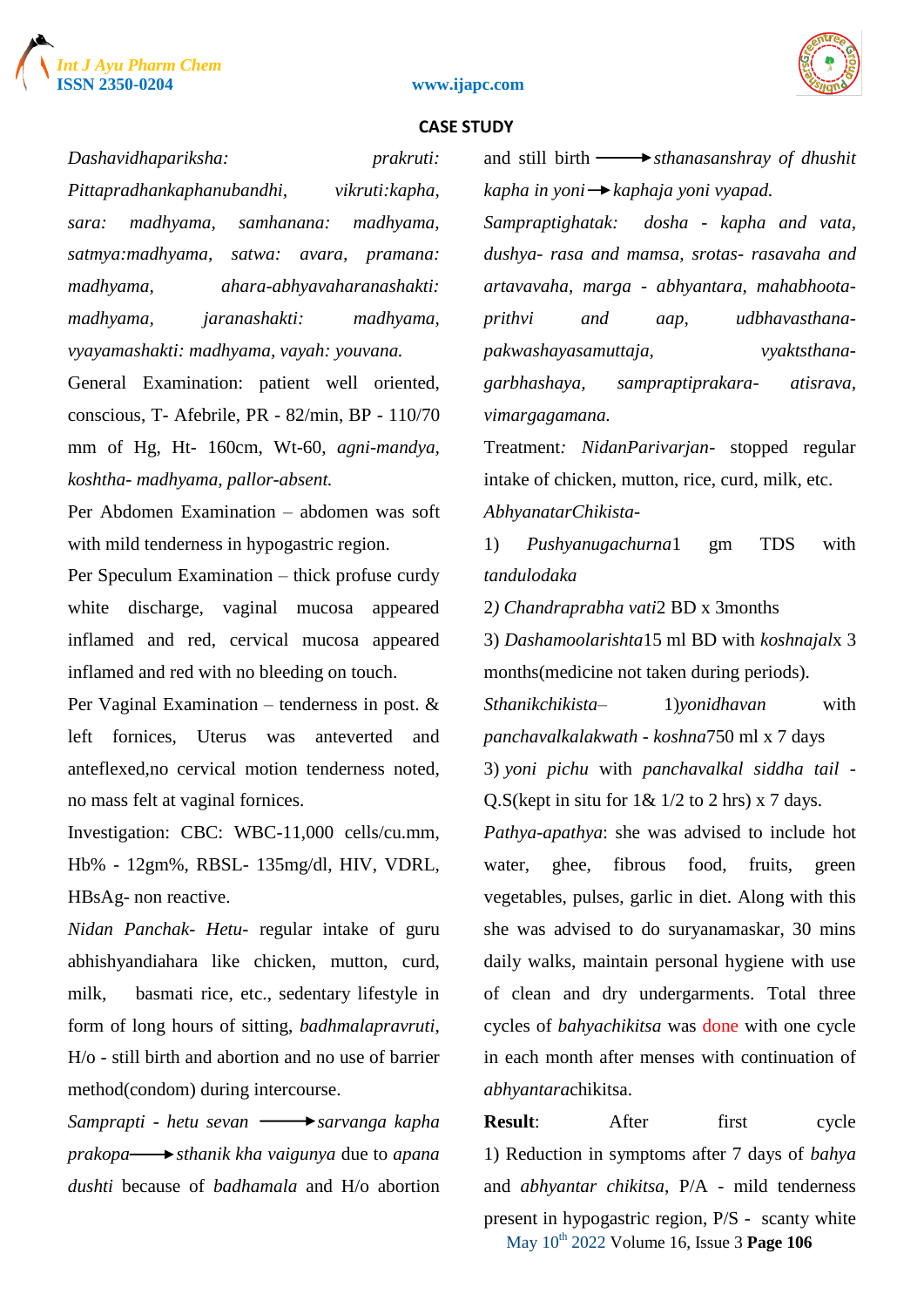





discharge seen, P/V - mild tenderness present in post. & left fornices.

Complete relief in all the symptoms after 3 months of treatment.

## **DISCUSSION**

After 3 months of treatment with regular follow ups and *pathya ahara vihara* the patient was relieved with all the symptoms. The *samprapti bhanga* was achieved by relieving *kaphaprakopa*  and improving the *agni* and *apana vayu karma*. *Sthanik chikitsa* with *panchavalkala kwath dhavan* and *panchavalkala sidha taila pichu*  acted as *sthambhana* and *grahi* thus reducing the *atisrava*. *Panchavalka* also acts as anti inflammatory, analgesic and anti microbial hence the localised inflammation was reduced. *Pushyanuga churna* acts as *grahi*, *sravahara* and *stambhaka* and does *kapha shaman* because of its *laghu ruksha guna*. *Chandraprabha vati* acts as *tridoshahara*, *balya*, *rasayana* and helps to reduce the symptoms. *Dashamoolarishta* is reported to have anti-inflammatory, antifungal and wound healing properties. It also acts as analgesic and regulates the normal functioning of *apana vayu*.

## **CONCLUSION**

With complete history taking and systemic examination the patient was diagnosed as a case of *kaphaja yonivyapad*. Along with *aushadi chikitsa*, *sthanik chikitsa* was given in three cycles which played an important role in breaking the pathophysiology and relieving the symptoms. *Sthanik chikitsa* has been given prime importance in *yonivyapad chikitsa* by our classical texts and further research study should be done in this to give us better perspective on its mode of action.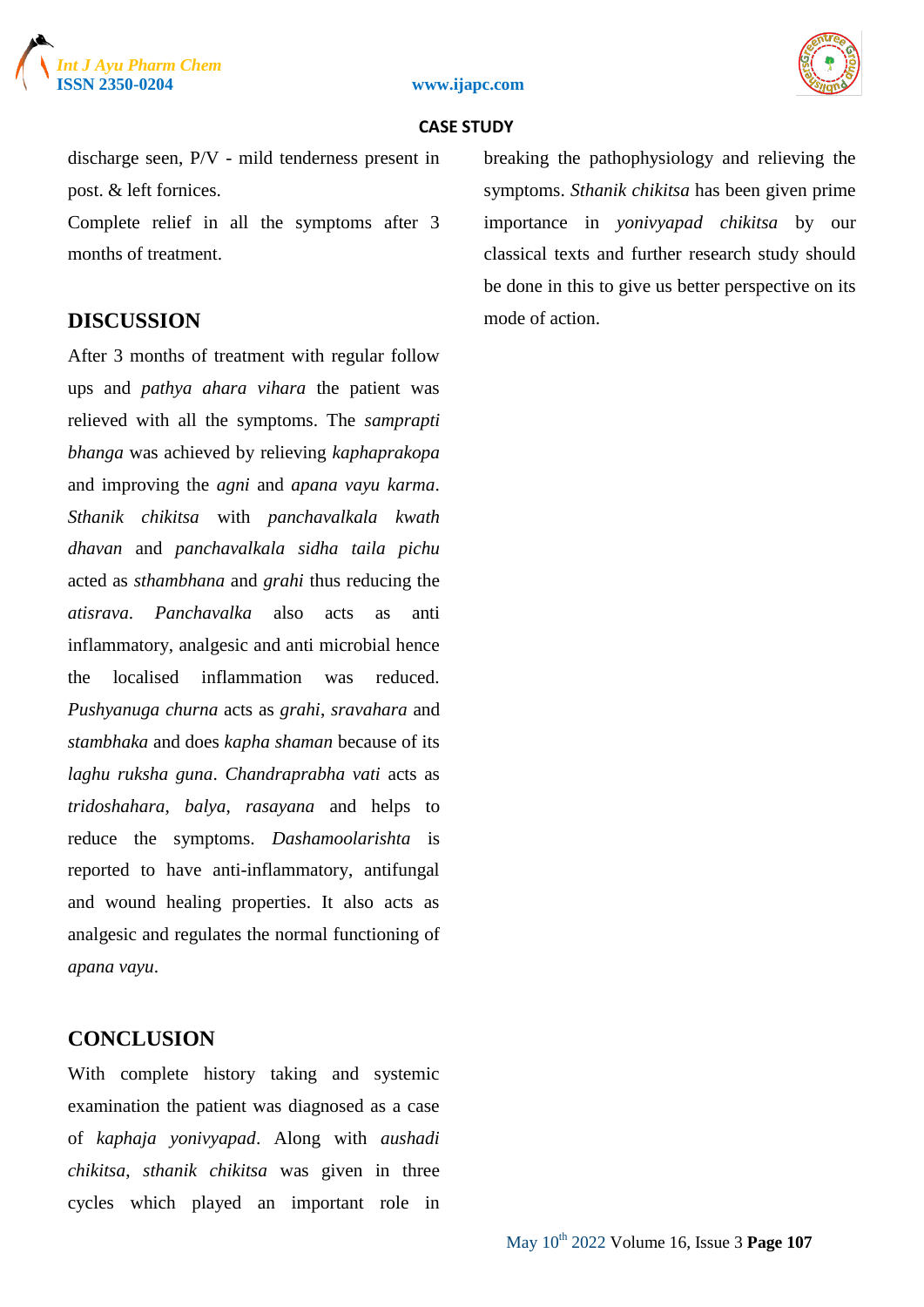



## **REFERENCES**

1.Sushruta, sushruta samhita, Ayurveda tatva sandeepika, Hindi commentary, edited by kaviraj ambikadutta shastri, uttaratantra 38/17, published by chaukhamba sanskrit sansthan, varanasi, reprint 2018, pg.207.

2.V.N.K. Usha, a textbook of gynaecology, streeroga-vijnan, chapter 7, published by chaukhamba sanskrit pratishthan, delhi, reprint 2014, pg.233.

3.Premavati tiwari, streeroga, ayurvediya prasutitantra avum streeroga, part 2, chapter 1, published by chaukhambha orientalia, varanasi,  $2<sup>nd</sup>$  edition, reprint 2018, pg. 96.